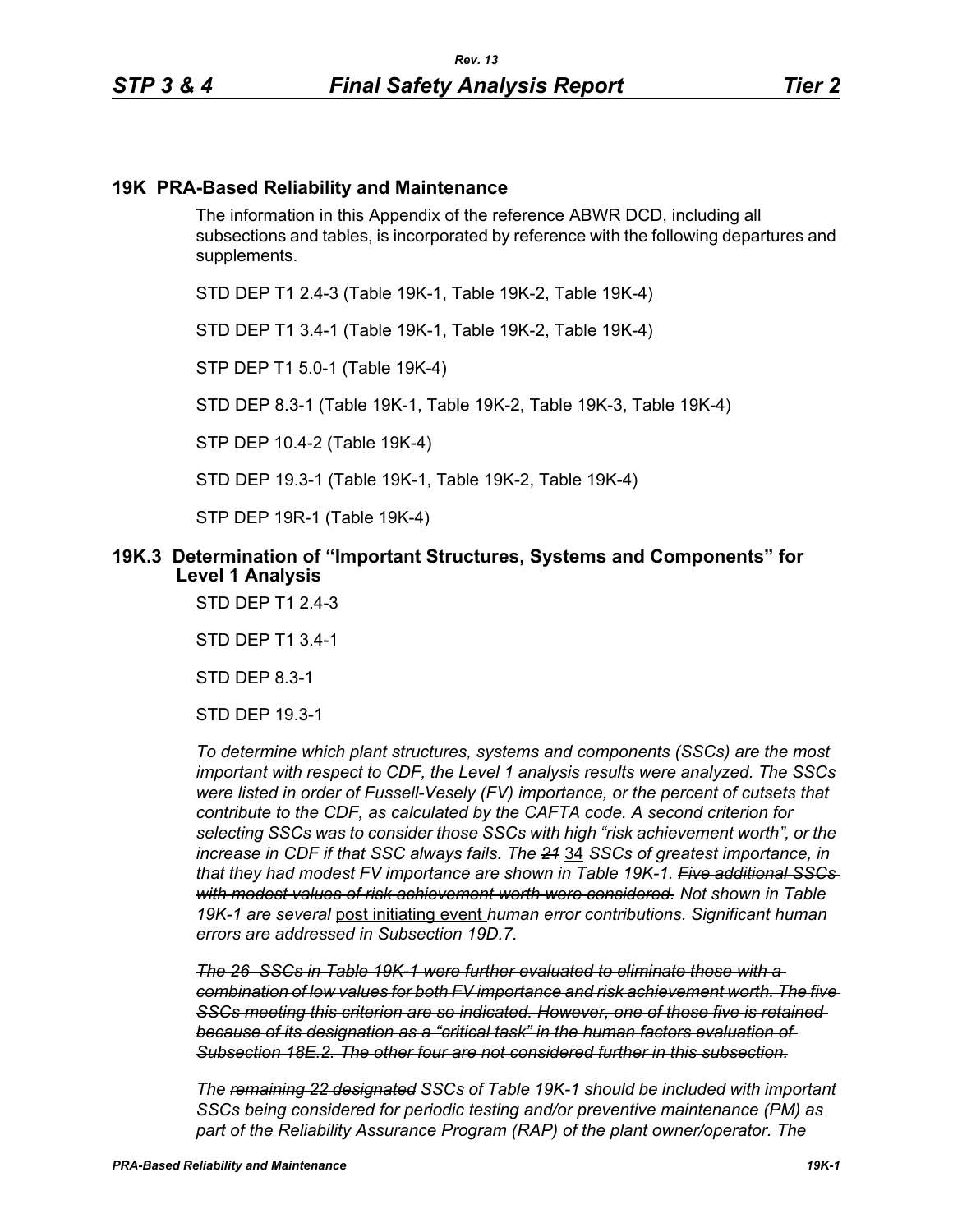*reliability and maintenance actions suggested for the listed SSCs are identified in Subsection 19K.11.*

*A second table, Table 19K-2, was prepared to show those SSCs with small to moderate values of risk achievement worth. These SSCs all have very low Fussell-Vesely importance, indicating a low probability of failure. However, if they fail, the impact on CDF is not negligible. Most of these SSCs have the same* similar *risk achievement worth*s *because their failure would result in failure of the* RHR system or the *RCIC system to perform its function* their functions*.*

*Initiating events that are significant contributors to CDF in the Level 1 analysis are listed in Table 19K-3. There are five* seven *such events which are shown.* Three of the*The three most significant events, accounting for more than one-half of the CDF, are all station blackout events*. *The* remainder of the *next two events, contributing small fractions of* to *CDF are* loss of offsite power for two to eight hours, unplanned manual reactor shutdown, medium break loss of coolant accident (LOCA), and *isolation/loss of feedwater and manual reactor shutdown*. *All other initiating events contribute small amounts to CDF.*

### **19K.7 Determination of "Important Structures, Systems and Components" for Flood Analysis**

STP DEP T1 5.0-1

STP DEP 10.4-2

STP DEP 19R-1

The following site-specific supplement discusses the effects of the RSW pump house floods.

*The flood analysis considers the potential for core damage from plant damage resulting from a* internal or external *flood*floods*. The important SSCs identified by this analysis are the ECCS room*rooms*, RCW rooms*, Reactor Service Water (RSW) pump rooms and RSW electrical equipment rooms, *and* all *control and reactor building external water tight doors*, including the watertight barriers on the equipment access to the diesel generator rooms*, which prevent water from flowing into rooms other than the one with the leak* or from external flood sources to the safety-related buildings*;*  redundant supply side *isolation valves on the Reactor Service Water* RSW *System and anti-siphon capability,* prevent gravity drainage of the UHS basin, *which limit*s *the amount of water spilled into the control building* or RSW pump rooms*; circuit breakers that will trip RSW pumps, which also limits the amount of water spilled into the control building; isolation valves in the Circulating Water System (CWS); circuit breakers that will trip CWS pumps; level switches in the turbine building condenser pit*, the *and control building RCW rooms* and the RSW pump rooms*; sump pump operation; overfill lines in reactor building sumps on floor BIF; and room drain lines.*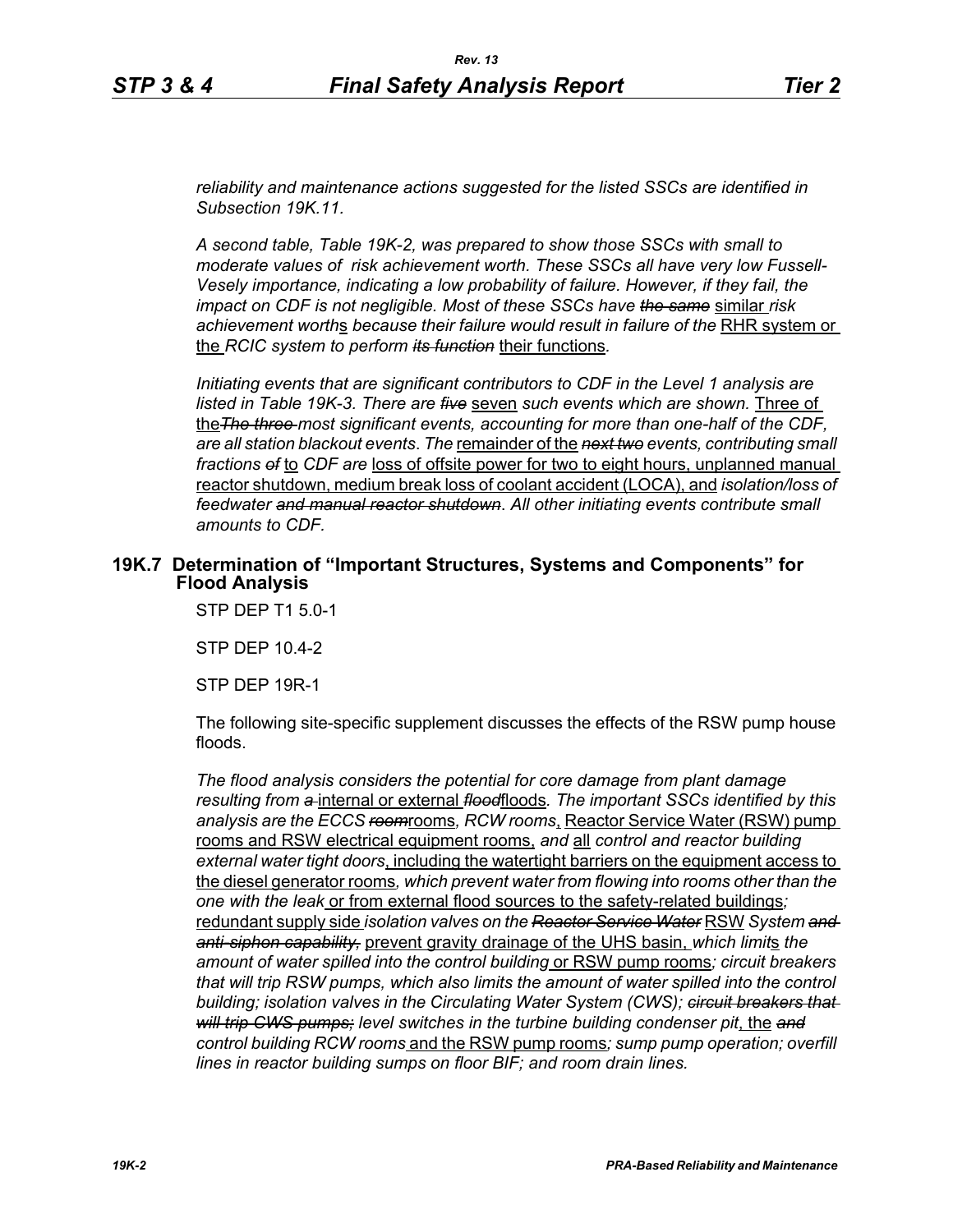# **19K.10 Identification of Important Capabilities Outside the Control Room** STP DEP T1 5.0-1

*The identified activities outside the control room are:*

*(8)* Verifying all watertight doors are closed on notification of a main cooling reservoir breach.

## **19K.11.1 Component Inspections and Maintenance**

STD DEP T1 2.4-3

STD DEP T1 3.4-1

STP DEP T1 5.0-1

STD DEP 8.3-1

STD DEP 19.3-1

*The two* individual *component types with the highest FV importances in the Level 1 analysis are the combustion turbine generator and the emergency diesel generators. Maintenance activities to assure high reliability of these components are discussed in 19K.11.10 and 19K.11.11.*

The Reactor Building Cooling Water System and the Reactor Service Water System have high FV importance with respect to common cause failure impacts, as these systems support a number of front-line safety systems. Maintenance and testing tasks are provided for the key components in each division, including pumps, heat exchangers and the service water cooling tower fans

*The system*s *of greatest FV importance* with respect to outage time *is* are *the RCIC System, which has been assigned a small unavailability for test and maintenance* and the RHR Loops*. The amount of time the* these systems are *RCIC System is unavailable because of test and maintenance should be monitored to assure that it*they *remains within the specified assumption*s *annually. Sensitivity studies of increased SSC unavailabilities showed that an increase in RCIC unavailability would cause the greatest increase in estimated core damage frequency of any SSC. The RCIC System was also found to be the most sensitive system to increased outage time assumptions. The highest contributor to uncertainties in the CDF as well as the CDF estimate was RCIC test and maintenance.*

#### STD DEP T1 3.4-1

The Remote Digital Logic Controller (RDLC) performs the Remote Input/output Function (RIF). Components that provide this function *Multiplexers which provide multiple signals to several systems are identified by the Level 1 analysis as high importance components. Safety system* RDLCs *multiplexers have* self-diagnostics *a built-in self test that* detect failures during on-line operation *checks circuits frequently*.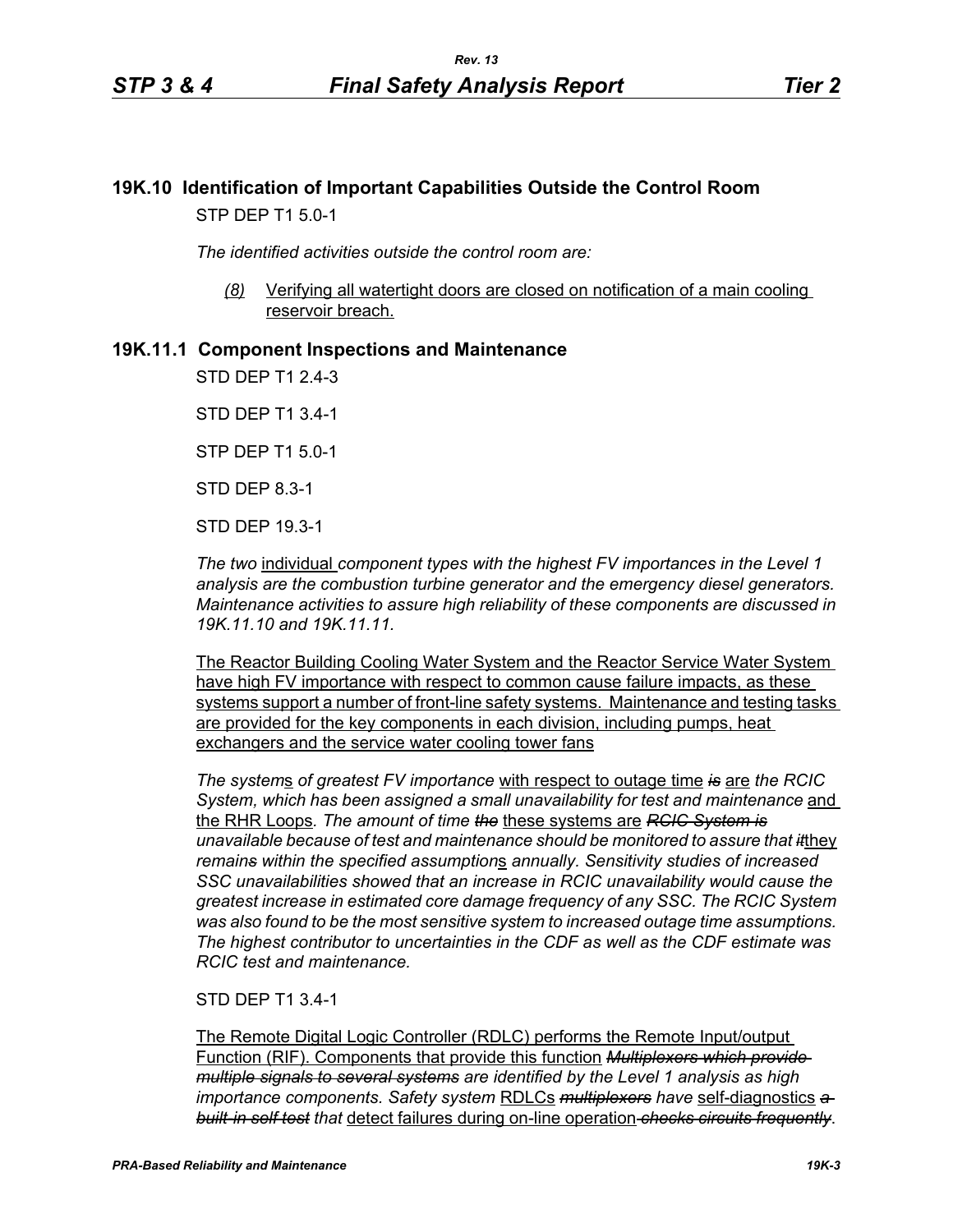*In addition, one* division *of* RDLCs *four multiplexers can be bypassed and tested during plant operation without loss of system function. Such tests provide a* periodic verification *complete simulation of the* RDLC operability *multiplexer signals, more than included in the self-test*. *During plant outages more detailed* RDLC *multiplexer tests are possible, including a complete system test and identification of signal errors. These tests will include verification that the remote* RDLCs *multiplexing units* function properly. RDLC RIF *Multiplexer tests that are suggested as part of the RAP are given in Table 19K-4.*

#### STD DEP T1 2.4-3

*The turbine of the RCIC System is an important component, as identified in Table 19K-1. Periodic startup and operation of the RCIC turbine is one way to monitor this turbine, and less frequent turbine inspection and refurbishment are also recommended. The RCIC pump is tested at the same time by measurement of speed, flow rate, differential pressure, and vibration. The turbine lube oil pump operation and many* Many *of the RCIC valves are also tested when the turbine testing is done. These RAP activities are included in Table 19K-4.*

STD DEP T1 3.4-1

Trip logic *unts functions* (*TLUs*TLFs) *for the Reactor Protection System (RPS) represent another high importance component. Functional tests of these TLUs*TLFs *are performed at frequent* predetermined *intervals by the online, self-test feature of ABWR solid-state logic. Additional offline, semi-automatic, end-to-end (sensor input to trip actuator) testing of TLUs*TLFs*, which exercises the safety system logic and control logic processes, is important because it allows the detection of failures not sensed by the online system. TheTLUs* TLF *tests that are suggested as part of the RAP are given in Table 19K-4.* 

*Common-cause miscalibration of RHR flow meters, and of Level 8 sensors, and common-cause failure (CCF) of digital trip modules (DTMs)* function (DTFs)*, and of Level 2 sensors, will have acceptable probabilities if adequate administrative controls are exercised. Calibration procedures for RHR flow meters and for Level 8 sensors should include notes about the safety importance of these instruments. Historical trend analysis should be performed for Level 2 sensors at each calibration. The procedure for testing DTMs* DTFs *should include a warning about their importance to safety. Suggested RAP activities are given in Table 19K-4.*

### **19K.11.13 Flood Protection**

STP DEP T1 5.0-1

STP DEP 19R-1

The following site-specific supplement discusses the effects of the RSW pump house floods.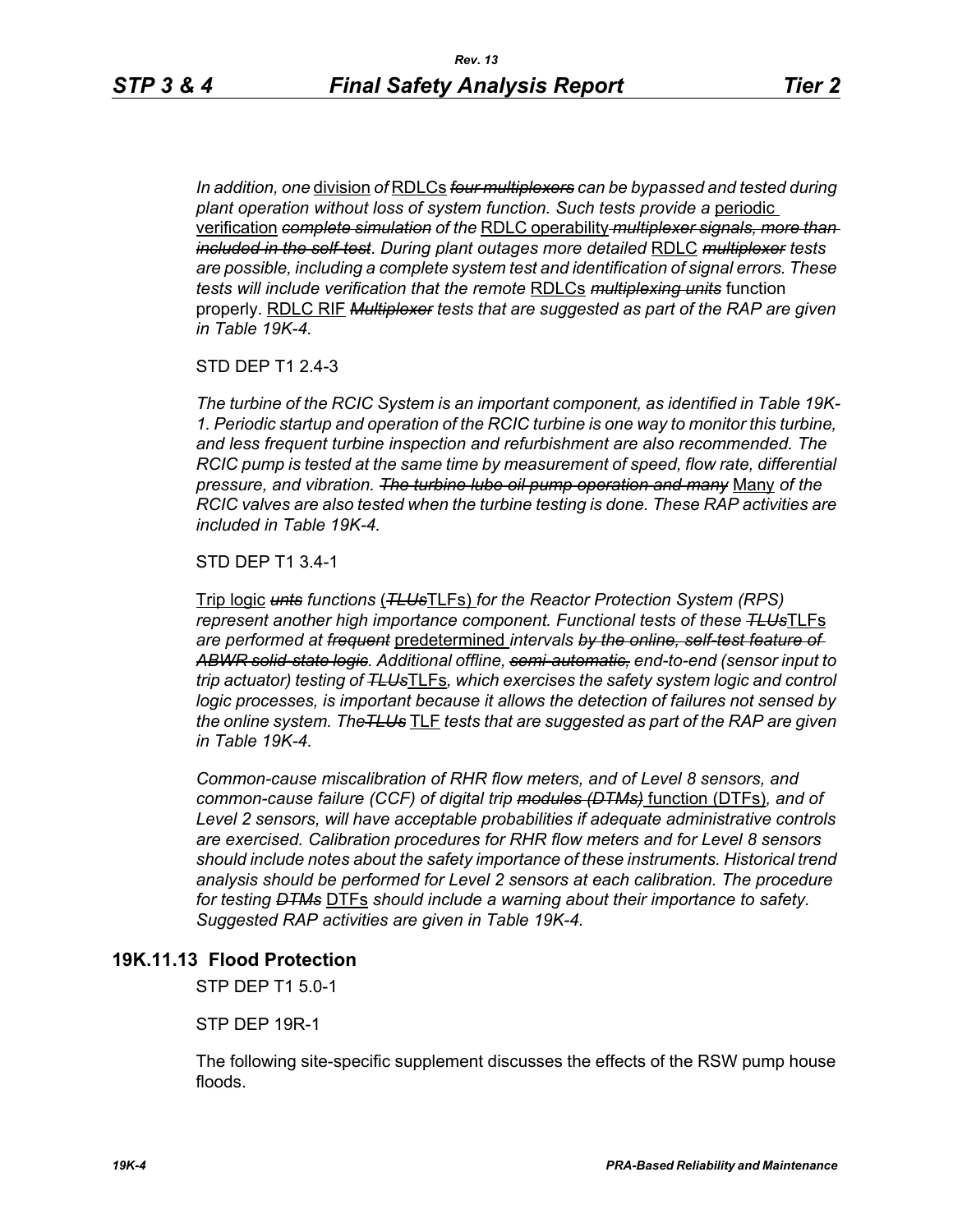*The important SSCs for flood protection are the water tight doors on external entrances to the control and reactor buildings*, including the watertight barriers on the equipment access to the diesel generator rooms, *and in ECCS*, RSW pump house, *and RCW rooms, the RSW and CWS isolation valves, anti-siphon capability, the circuit breakers that trip* the *RSW and CWS pumps and water level sensors in the turbine building condenser pit*, RSW pump rooms, *and control building RCW rooms; sump pump operation; overfill lines on reactor building sumps on floor BIF; and room drain lines (Subsection 19K.7). Periodically room water barriers should be inspected to assure that they will prevent the spread of flooding, room drain lines should be checked to ensure no blockage exists, RSW isolation valves (MOVs) should be stroke tested (normally accomplished by switching from one pump to the standby pump in a given loop), CWS isolation valves should be stroke tested, the ability of RSW and CWS pump circuit breakers to trip upon receipt of a trip signal should be demonstrated, as well as RSW System anti-siphon* isolation *capability. These RAP activities are included in Table 19K-4.*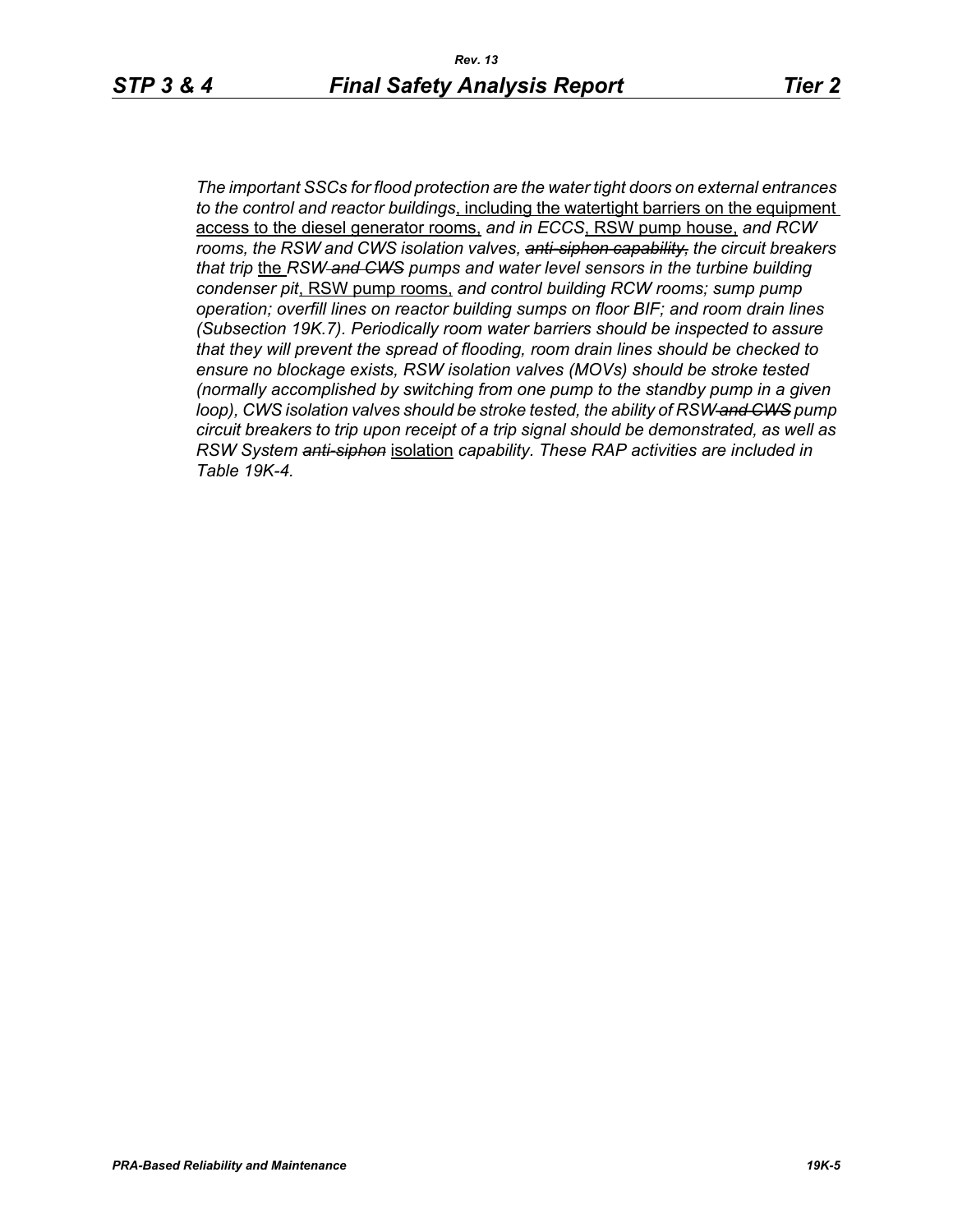# **Table 19K-1 ABWR SSCs of Greatest Importance for CDF, Level 1 Analysis**

| <b>SSC</b>                                                                          | <b>Fussell-Vesely</b><br>Importance (%)* | <b>Risk Achievement</b><br>Worth* |
|-------------------------------------------------------------------------------------|------------------------------------------|-----------------------------------|
| <b>Combustion Turbine Generator</b>                                                 |                                          |                                   |
| <b>Emergency Diesel Generator CCF</b>                                               |                                          |                                   |
| SRV CCF (Open and reseat)                                                           |                                          |                                   |
| <b>RHR Loop Maintenance</b>                                                         |                                          |                                   |
| <b>RBCW CCF</b>                                                                     |                                          |                                   |
| <b>RSW CCF</b>                                                                      |                                          |                                   |
| <b>RHR Pump (individual pumps)</b>                                                  |                                          |                                   |
| <b>Control Rod Drive Injection (Level Control)</b>                                  |                                          |                                   |
| RCIC Unavailable Due To Testing Or Maintenance                                      |                                          |                                   |
| <b>RHR Pump Room AC</b>                                                             |                                          |                                   |
| <b>Div II Power Cable</b>                                                           |                                          |                                   |
| Multiplex Transmission Network Essential Communication<br><b>Function (ECF) CCF</b> |                                          |                                   |
| <b>RCIC Turbine</b>                                                                 |                                          |                                   |
| <b>RHR Core Flooding CCF</b>                                                        |                                          |                                   |
| Minimum Flow Bypass Valve E11-F021A (B, C) (NOFO) ‡                                 |                                          |                                   |
| <b>RCIC Pump</b>                                                                    |                                          |                                   |
| RHR Heat Exchanger Inlet Valve P21-F013A (B,C) (NCFC) ‡                             |                                          |                                   |
| RHR Strainer E11-D001A (B, C)                                                       |                                          |                                   |
| Suppression Pool Return Line Valve E11-F008A (B, C) (NCFC)<br>ŧ                     |                                          |                                   |
| <b>Trip System Logic Units Unit CCF</b>                                             |                                          |                                   |
| Remote Multiplexing Units Remote Digital Logic Controller CCF                       |                                          |                                   |
| <b>RCIC Turbine Lubrication System</b>                                              |                                          |                                   |
| HPCF-B (Unavailable, Test or Maintenance)                                           |                                          |                                   |
| <b>HPCF CCF</b>                                                                     |                                          |                                   |
| <b>RCIC Pump Room AC Unit</b>                                                       |                                          |                                   |
| <b>Station Batteries CCF</b>                                                        |                                          |                                   |
| Single Offsite Power Line +                                                         |                                          |                                   |
| RCIC Min Flow Bypass Valve E51-F011 (NOFO) ‡                                        |                                          |                                   |
| RCIC Injection Valve F004 (NCFC) ‡                                                  |                                          |                                   |
| RCIC Min Flow Bypass Valve E51-F011 (NCFC) ‡                                        |                                          |                                   |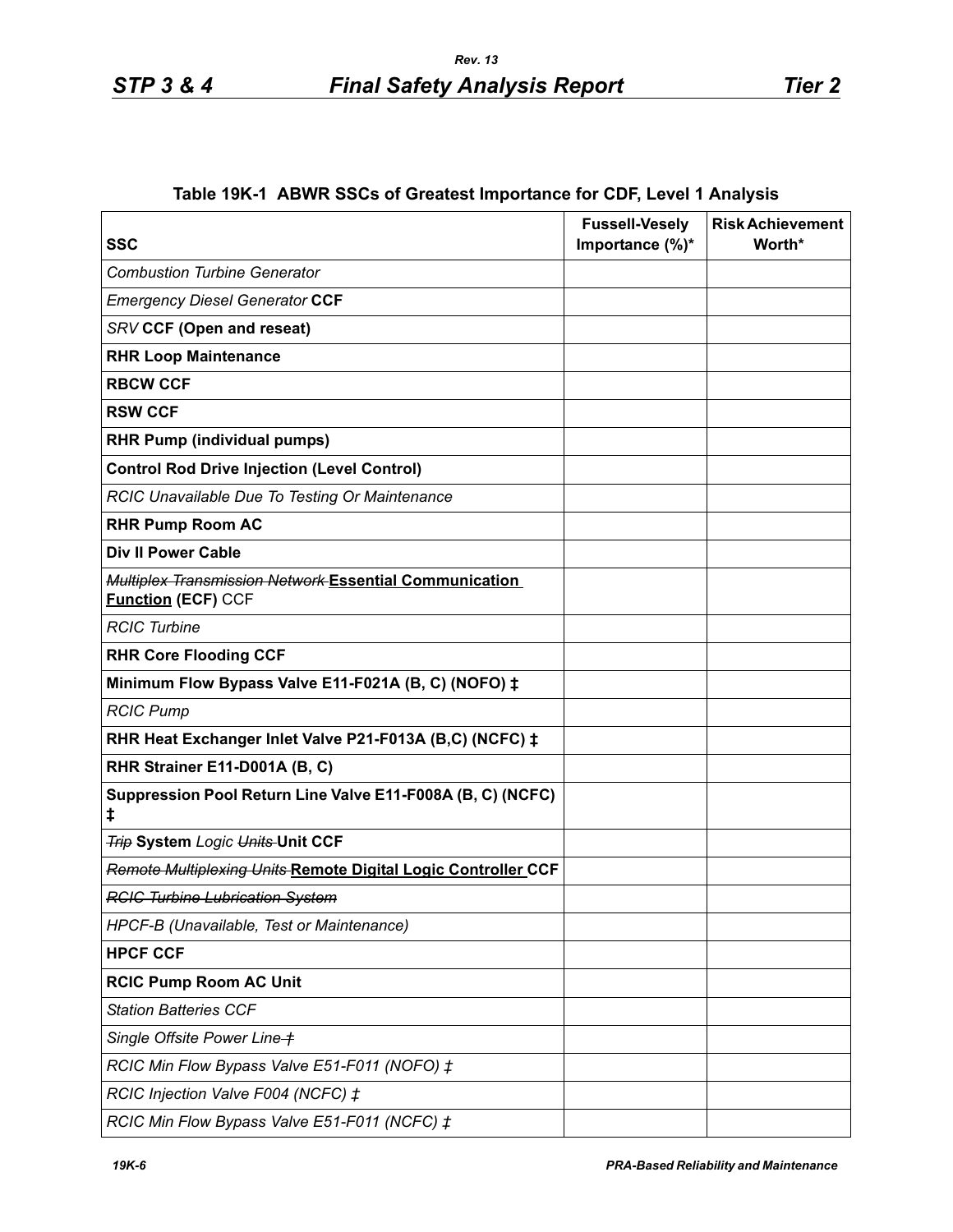#### **Table 19K-1 ABWR SSCs of Greatest Importance for CDF, Level 1 Analysis (Continued)**

| <b>SSC</b>                                         | <b>Fussell-Vesely</b><br>Importance $(\%)^*$ | <b>Risk Achievement</b><br>Worth* |
|----------------------------------------------------|----------------------------------------------|-----------------------------------|
| RCIC Steam Supply Valve E51-F037 (NCFC) $\ddagger$ |                                              |                                   |
| HPCF Maintenance Valve E22-F005Bf                  |                                              |                                   |
| <b>Suppression Pool Temperature</b>                |                                              |                                   |
| <b>Division 1 Transmission Network (ECF)</b>       |                                              |                                   |
| <b>RCIC Isolation Signal Logic</b>                 |                                              |                                   |
| <u>Both Offsite Power Sources</u>                  |                                              |                                   |
| HPGF Pump +                                        |                                              |                                   |
| $SRVs +$                                           |                                              |                                   |
| <b>RHR Flow Transmitters (CCF Miscalibration)</b>  |                                              |                                   |
| Level 2 Sensors (CCF)                              |                                              |                                   |
| <b>Level 8 Sensors (CCF Miscalibration)</b>        |                                              |                                   |
| <b>Digital Trip Modules (CCF)</b>                  |                                              |                                   |

- *\* Not part of DCD (Refer to SSAR* contained in plant-specific PRA documentation*)*
- *† SSCs with low FV importance and low risk achievement worth. Not considered further for RAP on the basis of Level 1 analysis.*
- *‡ Valves that are closed during normal operation, and fail to open when required during a transient, are designated NCFC. Technically, they are "fail as is" conditions, which is closed. The minimum flow bypass valve is closed during normal operation, but during transients requiring RCIC operation, the bypass valve opens. Failure of this valve to open at that demand is shown as NCFC. Later in the transient this bypass valve, which is normally open at this time, should close on demand. If it fails to close, the shorthand description NOFO is used.*
- *ƒ SSC with low FV importance and low risk achievement worth, but retained because of human factor importance.*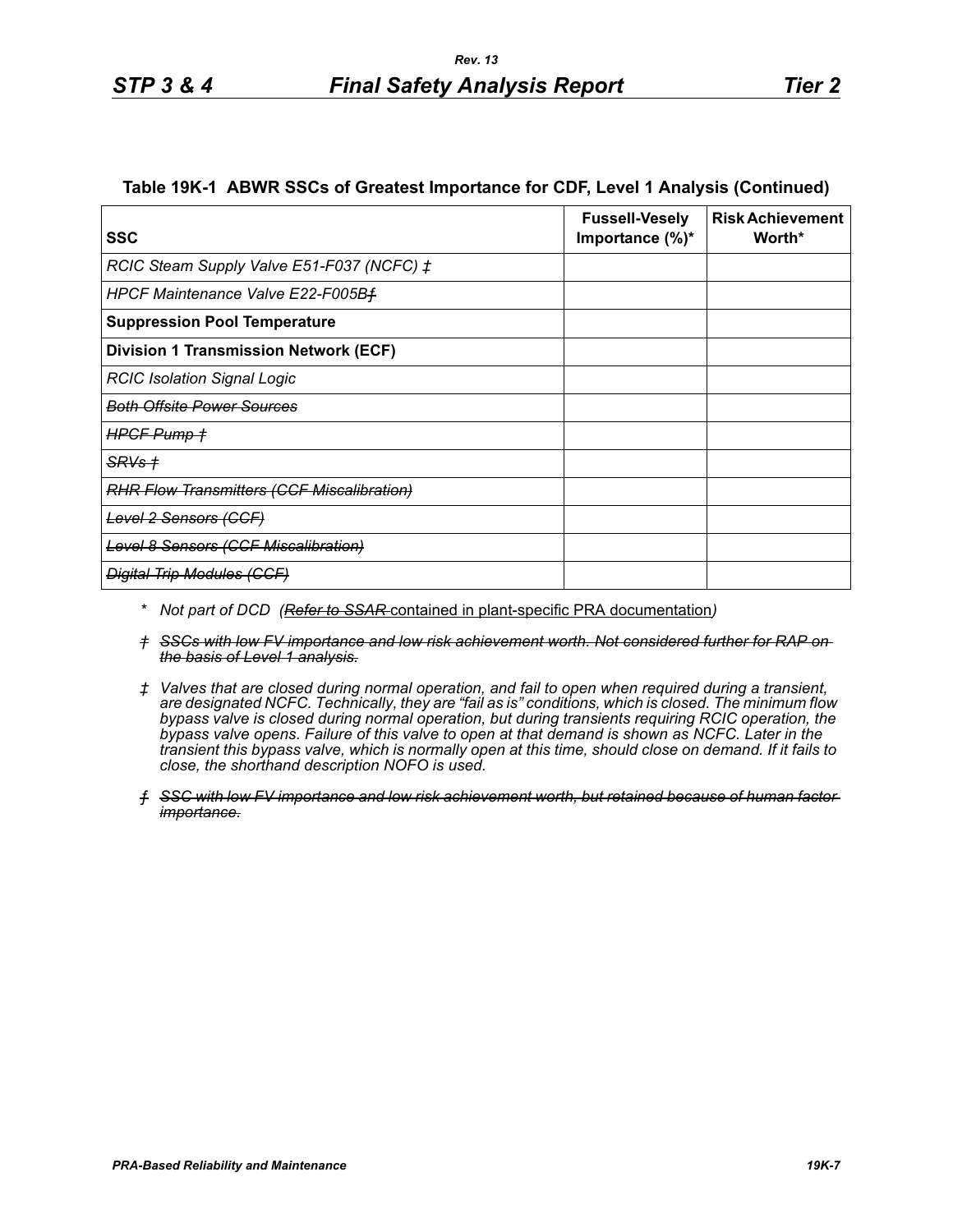|  |  |  | Table 19K-2 ABWR SSCs With Moderate Risk Achievement Worth For CDF, Level 1 Analysis* |  |  |  |
|--|--|--|---------------------------------------------------------------------------------------|--|--|--|
|--|--|--|---------------------------------------------------------------------------------------|--|--|--|

| <b>SSC</b>                                                   | <b>Fussell-Vesely</b><br>Importance % + | <b>Risk Achievement</b><br>Worth† |
|--------------------------------------------------------------|-----------------------------------------|-----------------------------------|
| <b>Suppression Pool Water Level (Pool Rupture)</b>           |                                         |                                   |
| <b>Digital Trip Units CCF</b>                                |                                         |                                   |
| <b>SRV CCF [ADS]</b>                                         |                                         |                                   |
| <b>Level 8 Sensors (Miscalibrated CCF)</b>                   |                                         |                                   |
| <b>AC Distribution Power Cables</b>                          |                                         |                                   |
| 1st ESF RIF RMU Div 4 (3 Divisions) Fails                    |                                         |                                   |
| 2 <sup>nd</sup> ESF RIF RMU Div 4 (3 Divisions) Fails        |                                         |                                   |
| Div 1(2, 3) ECF EMS Transmission Network Failure             |                                         |                                   |
| Class 1E 4160V/480V Transformers                             |                                         |                                   |
| RBCW Temperature Control Valve P21-F006A (B, C) (NOFC)       |                                         |                                   |
| RHR-Flow Transmitter FT008A (B, C) (CCF Miscalibration)      |                                         |                                   |
| RHR Pump A (B, C)                                            |                                         |                                   |
| RHR Heat Exchanger Bypass FCV E11-F013A (B, C) (NCFO)        |                                         |                                   |
| RHR Wetwell Spray Valve E11-F019A (B, C) (NCFO)              |                                         |                                   |
| RHR Injection Valve E11-F005A (B, C) (NCFO)                  |                                         |                                   |
| RPV SDC Suction Line Isolation Valve E11-F012A (B, C) (NCFO) |                                         |                                   |
| RHR Suppression Pool Suction Valve E11-F001A (B, C) (NOFC)   |                                         |                                   |
| RHR Heat Exchanger FCV E11-F004A (B, C) (NOFC)               |                                         |                                   |
| RHR Pump Discharge Check Valve E11-F002A (B, C)              |                                         |                                   |
| RHR Pump Discharge Manual Valve E11-F003A (B, C)             |                                         |                                   |
| RHR Heat Exchanger A (B, C)                                  |                                         |                                   |
| RHR Pump Motor Bearing Cooler A (B, C)                       |                                         |                                   |
| RHR Pump Mechanical Seal Cooler A (B, C)                     |                                         |                                   |
| RHR Suppression Pool Temp Signal T53-TRS-601A & B            |                                         |                                   |
| <b>RHR Flow Transmitters (CCF Miscalibration)</b>            |                                         |                                   |
| Class 1E 4160V Switchgear                                    |                                         |                                   |
| <b>Class 1E 480V Switchgear</b>                              |                                         |                                   |
| <b>Class 1E 480V MCCs</b>                                    |                                         |                                   |
| <b>Class 1E DC Power Distribution Panels</b>                 |                                         |                                   |
| RBCW Temperature Control Valve P21-F006A (B, C) (NOFC)       |                                         |                                   |
| <b>HPCF Flow Transmitters (CCF Miscalibration)</b>           |                                         |                                   |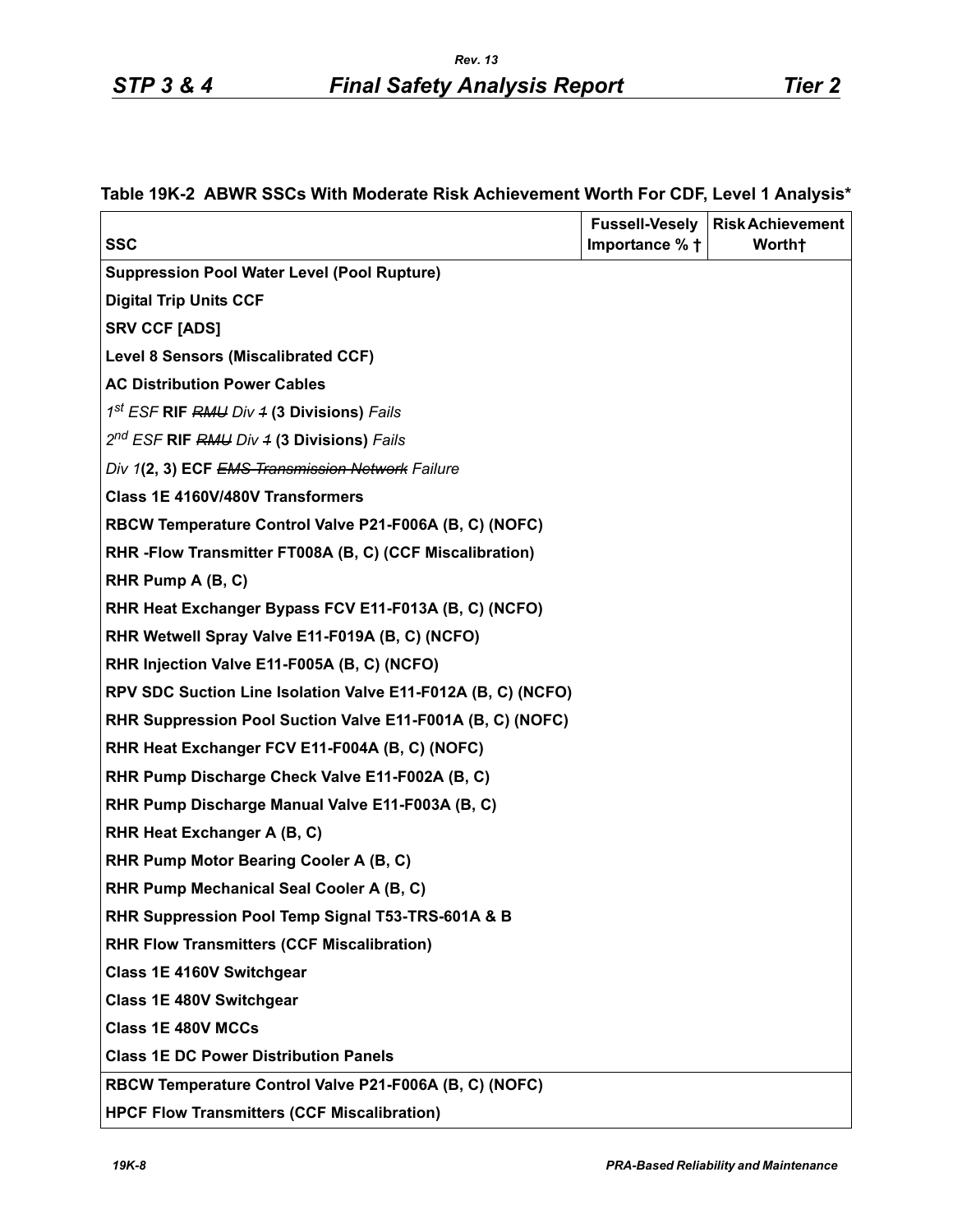| ×<br>۰, |  |
|---------|--|

| SSC                                                             | Importance % + | <b>Fussell-Vesely   Risk Achievement</b><br>Worth <sup>+</sup> |
|-----------------------------------------------------------------|----------------|----------------------------------------------------------------|
| <b>HPCF Pressure Transmitters (CCF Miscalibration)</b>          |                |                                                                |
| <b>Level 2 Sensors (CCF)</b>                                    |                |                                                                |
| <b>Both Offsite Power Sources (CCF)</b>                         |                |                                                                |
| <b>Pipe Rupture (RBCW Loop)</b>                                 |                |                                                                |
| <b>Pipe Rupture (RSW Loop)</b>                                  |                |                                                                |
| NBS Isolation Check Valve B21-F003B (FW Isolation) Fails Closed |                |                                                                |
| NBS Isolation Check Valve B21-F004B (FW Isolation) Fails Closed |                |                                                                |
| RCIC Check Valve E51-F003 Fails to Open                         |                |                                                                |
| RCIC Outboard Check Valve F005 Fails to Open                    |                |                                                                |
| RCIC Check Valve F038 Fails to Open                             |                |                                                                |
| NBS Manual Valve B21-F005B (NOFC) Fails Closed                  |                |                                                                |
| RCIC Valve E51-F011 (NOFO) Fails                                |                |                                                                |
| RCIC Valve E51-F004 (NCFC) Fails                                |                |                                                                |
| RCIC Valve E51-F011 (NCFC) Fails                                |                |                                                                |
| RCIC Valve E51-F037 (NCFC) Fails                                |                |                                                                |
| RCIC Isolation Valve F035 Fails (NOFC)                          |                |                                                                |
| RCIC Isolation Valve F036 Fails (NOFC)                          |                |                                                                |
| RCIC Isolation Valve F039 Fails (NOFC)                          |                |                                                                |
| RCIC Turbine Exhaust Isolation Valve F039 Limit Switch Fails    |                |                                                                |
| <b>RCIC Steam Supply Bypass Valve F045 Limit Switch Fails</b>   |                |                                                                |
| RCIC Flow Sensor FT-007-2 Miscalibrated                         |                |                                                                |
| RCIC Pressure Sensor PIS-Z605 Miscalibrated                     |                |                                                                |
| RCIC Flow Sensor E51-FT007-2 Fails                              |                |                                                                |
| <b>RCIC Pressure Sensor PIS-Z605 Fails</b>                      |                |                                                                |
| Diode SID Open                                                  |                |                                                                |
| <b>SLF/ECF SLU/EMS Link for Div 1 SLU 1 Fails (RCIC Fails)</b>  |                |                                                                |
| SLF/ECF-SLU/EMS Link for Div 1 SLU 2 Fails (RCIC Fails)         |                |                                                                |

## **Table 19K-2 ABWR SSCs With Moderate Risk Achievement Worth For CDF, Level 1 Analysis\***

† *Not part of DCD (Refer to SSAR* contained in plant-specific PRA documentation*)*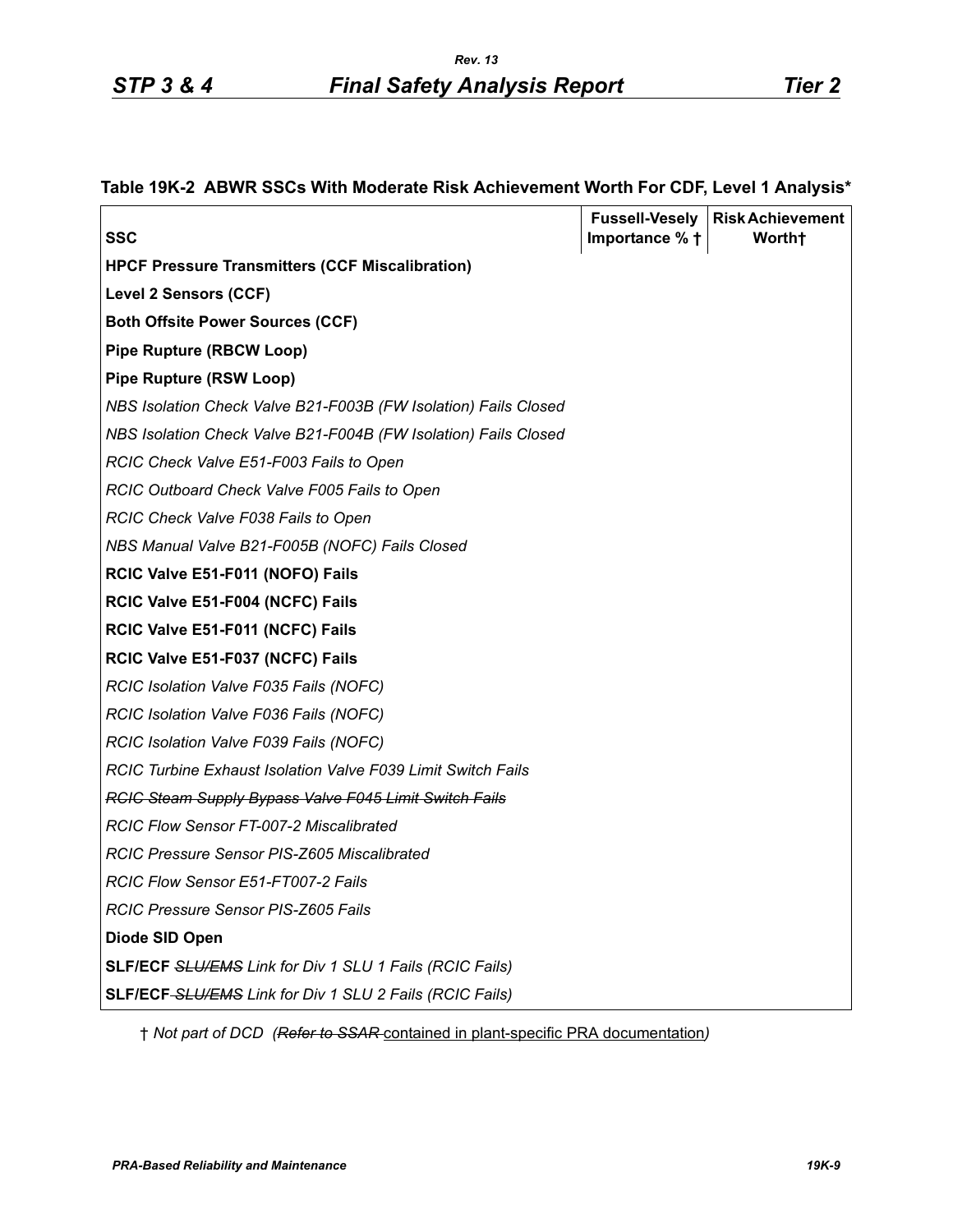# **Table 19K-3 ABWR Initiating Event Contribution to CDF, Level 1 Analysis**

| <b>Initiating Event</b>                         | <b>Events Per</b><br>Year* | Total CDF <sup>*</sup> | <b>Percent CDF</b><br>Contribution* |
|-------------------------------------------------|----------------------------|------------------------|-------------------------------------|
| <b>Station Blackout for Less Than Two Hours</b> |                            |                        |                                     |
| Station Blackout for Two to Eight Hours         |                            |                        |                                     |
| Loss of Offsite Power for Two to Eight Hours    |                            |                        |                                     |
| <b>Unplanned Manual Reactor Shutdown</b>        |                            |                        |                                     |
| Station Blackout for More Than Eight Hours      |                            |                        |                                     |
| Medium Break LOCA                               |                            |                        |                                     |
| Isolation/Loss of Feedwater                     |                            |                        |                                     |

\* *Not part of DCD (Refer to SSAR* contained in plant-specific PRA documentation*)*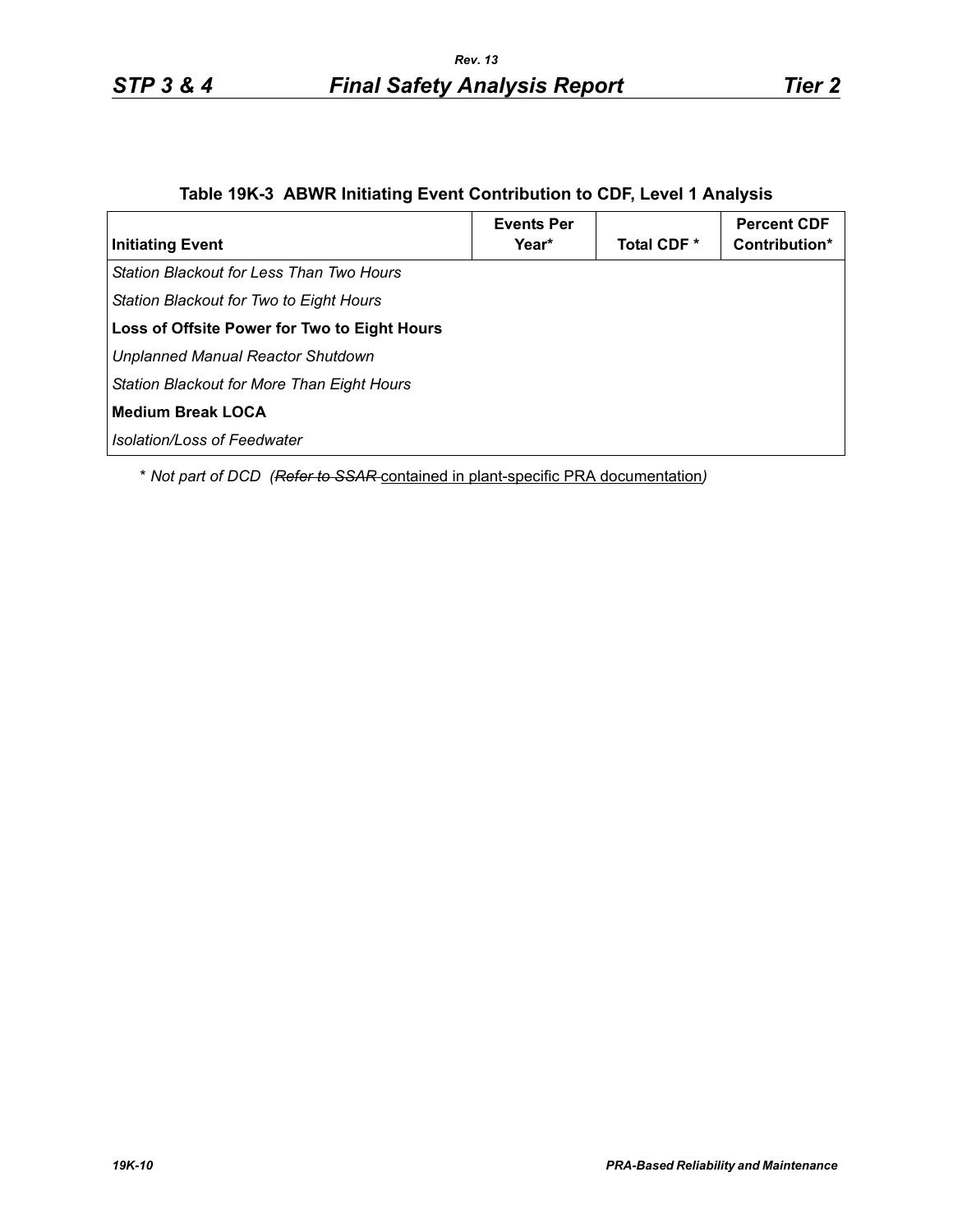| Table 19K-4 Failure Modes and RAP Activities                                                                |                                                                                                          |                                                                                            |                                                  |                          |                                        |
|-------------------------------------------------------------------------------------------------------------|----------------------------------------------------------------------------------------------------------|--------------------------------------------------------------------------------------------|--------------------------------------------------|--------------------------|----------------------------------------|
| Component                                                                                                   | <b>Failure Mode/Cause</b>                                                                                | <b>Recommended Maintenance</b>                                                             | <b>Test or</b><br><b>Maintenance</b><br>Interval | <b>Basis</b>             | Unavailability,<br><b>Failure Rate</b> |
| <b>Multiplexers</b>                                                                                         | Common cause failure of all-<br>MUX to give proper signals                                               | <b>System functional test-</b><br>Complete system test, error check                        | 3 months<br>2 years                              | Experience<br>Experience | $\overline{z}$                         |
| <b>ECF</b>                                                                                                  | Common cause failure of all                                                                              | <b>System functional test</b>                                                              | 3 months                                         | <b>Experience</b>        | $\star$                                |
|                                                                                                             | <b>ECF to give proper signals</b>                                                                        | Complete system test, error<br>check                                                       | 2 years                                          | <b>Experience</b>        | $\star$                                |
| One ESF RIF SMU-for Div 1                                                                                   | Failure of RIF or link between                                                                           | System functional test                                                                     | 3 months                                         | Experience               |                                        |
| or one SLF/ECF SLU/EMS<br>Link for SLF SLU Div 1                                                            | RIF and SLF Failure of remote<br>multiplex unit or link between-<br>RMU and safety system logic-<br>unit | Complete system test, error check 2 years                                                  |                                                  | Experience               |                                        |
| RPS TLFs -Trip Logic Units                                                                                  | Failure to trip upon demand                                                                              | System functional test                                                                     | 3 months                                         | Experience               |                                        |
|                                                                                                             |                                                                                                          | Complete system test, error check R/M outage                                               |                                                  | Experience               |                                        |
| <b>RGIG Turbine Lube System</b>                                                                             | Lube oil pump failure                                                                                    | Lube oil pump operation and oil<br>pressure check                                          | 3 months                                         | Experience               | $\star$                                |
| Limit Switches on RCIC<br><b>Turbine Exhaust Isolation</b><br>and Valve Steam Supply<br><b>Bypass Valve</b> | Failure of switch to change<br>position when valve movement<br>occurs                                    | Observation of limit switch<br>actuation during valve stroke test                          | 3 months                                         | Experience‡              | $\mathcal{L}_{\mathcal{A}}$            |
| <b>DTFs</b> - Digital Trip Modules                                                                          | Common cause failure to trip                                                                             | Review trip unit test procedure to<br>assure note about potential safety<br>considerations | Annual                                           | Judgment                 |                                        |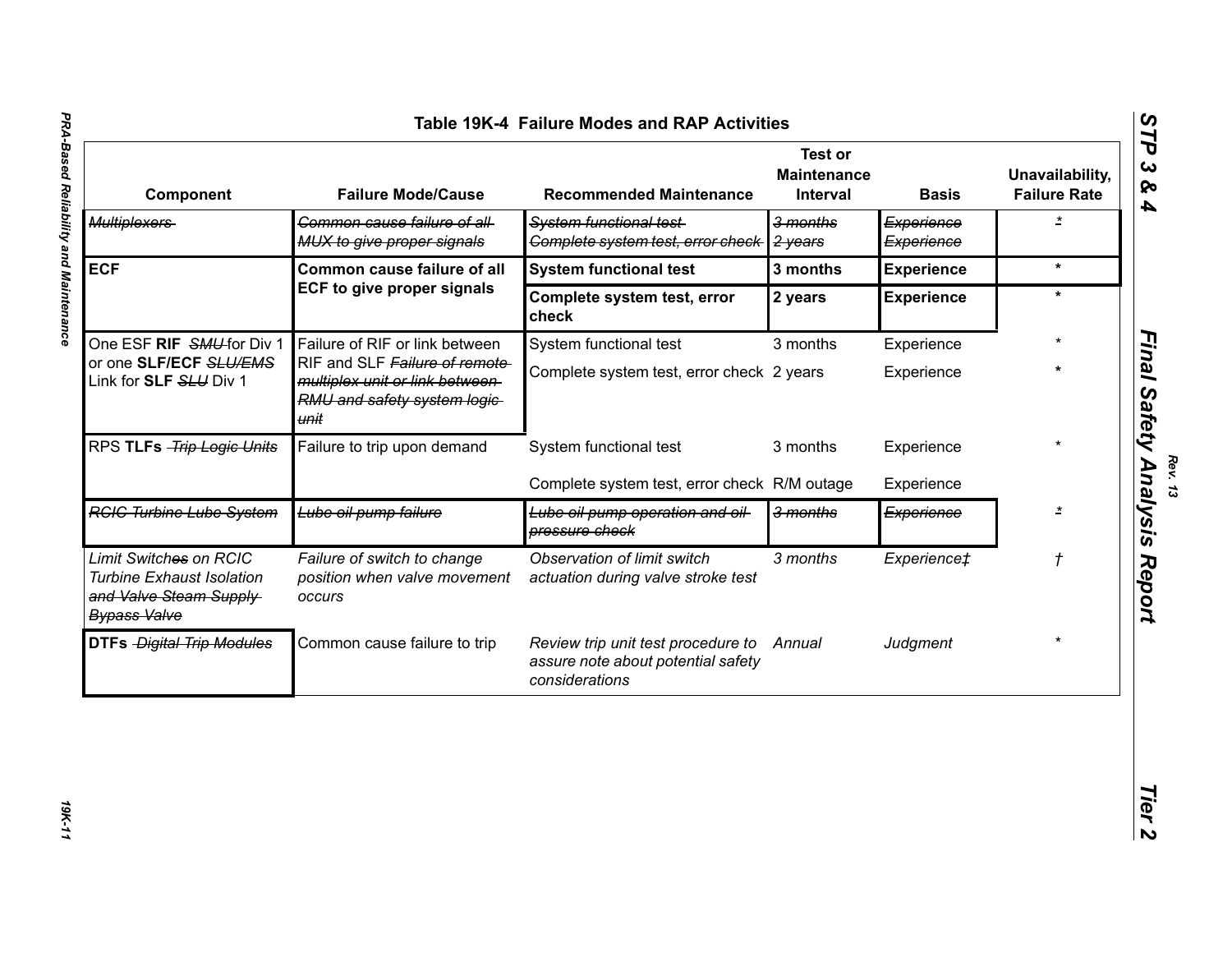| Component                                                                 | <b>Failure Mode/Cause</b>                                          | <b>Recommended Maintenance</b>                                                                                                                                  | <b>Test or</b><br><b>Maintenance</b><br>Interval | <b>Basis</b>                                       | Unavailability,<br><b>Failure Rate</b> |
|---------------------------------------------------------------------------|--------------------------------------------------------------------|-----------------------------------------------------------------------------------------------------------------------------------------------------------------|--------------------------------------------------|----------------------------------------------------|----------------------------------------|
| <b>Non-ADS SRVs</b>                                                       | Common mode failure of<br>SRVs to open on demand or<br>remain open | Inspect and replace degradable<br>parts and test for correct<br>operation                                                                                       | 5 years (max)                                    | <b>Environmental</b><br>qualification              |                                        |
|                                                                           |                                                                    | Remove valve, test for setpoint<br>pressure, adjust setpoint as<br>necessary, test for seat<br>leakage, repair. Stagger testing<br>of valves, 50% at one outage | 3 years                                          | Experience,<br><b>ANSI/ASME</b><br>OM <sub>1</sub> | $\star$                                |
| Firewater System Pumps on                                                 | Failure of pumps to provide<br>required flow at pressure           | 20 min pump at 100% rated flow,<br>1.13 MPa (150 psi)                                                                                                           | 1 year                                           | Judgment                                           | **                                     |
| Fire Truck and portable<br>diesel-driven fire pump<br>(Subsection 19.4.6) |                                                                    | 10 min pump at 70% rated flow,<br>1.48 MPa (200 psi)                                                                                                            | 1 year                                           | Judgment                                           |                                        |
|                                                                           |                                                                    | 10 min pump at 50% rated flow,<br>1.82 MPa (250 psi)                                                                                                            | 1 year                                           | Judgment                                           |                                        |
|                                                                           | Failure of system to deliver<br>required flow                      | Test system flow with fire truck<br>pumps, water from tanks & from<br><b>UHS</b>                                                                                | 4 years                                          | Judgment                                           |                                        |
|                                                                           |                                                                    | Test system flow with AC-driven<br>and diesel-driven pumps, water<br>from tanks & from UHS                                                                      | 4 years                                          | Judgment                                           |                                        |
| DC Div 1 Distribution Panel<br>(including Diode S1D)                      | Panel or diode failure                                             | Panel function is demonstrated by 3 months<br>system test                                                                                                       |                                                  | Experience                                         | $\star$                                |
| Div 1 EMS ECF                                                             | Network failure Failure                                            | System functional test                                                                                                                                          | 3 months                                         | Experience                                         |                                        |
| <b>Transmission Network</b>                                               |                                                                    | Complete system test, error check 2 years                                                                                                                       |                                                  | Experience                                         | $\star$                                |

*Rev. 13*<br>**fety Analvsis**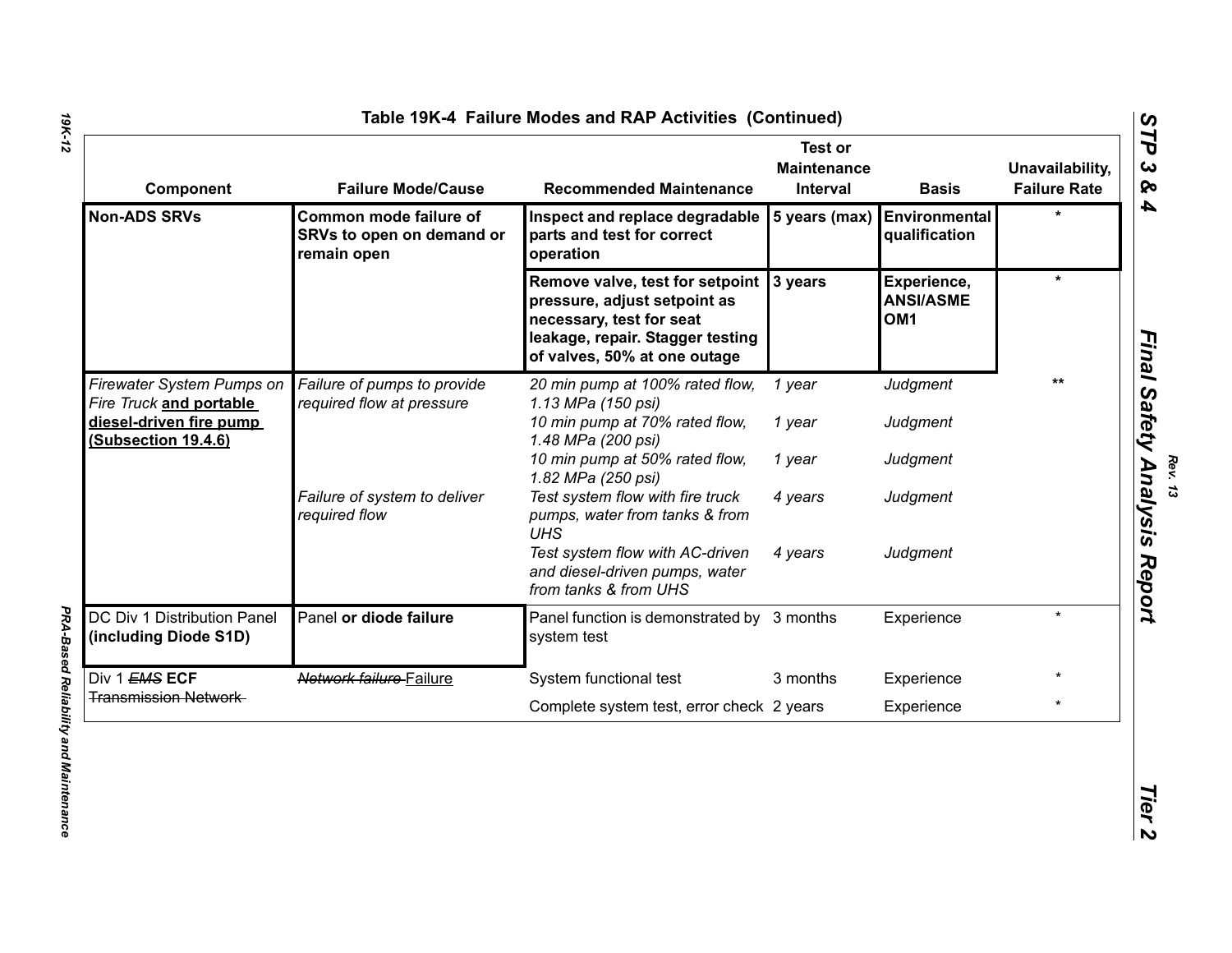| Component                   | <b>Failure Mode/Cause</b>                                      | <b>Recommended Maintenance</b>                                                                  | <b>Test or</b><br><b>Maintenance</b><br><b>Interval</b> | <b>Basis</b>      | Unavailability,<br><b>Failure Rate</b> |
|-----------------------------|----------------------------------------------------------------|-------------------------------------------------------------------------------------------------|---------------------------------------------------------|-------------------|----------------------------------------|
| <b>RBCW Pumps</b>           | <b>Failure to provide adequate</b><br>flow at desired pressure | Discharge pressure test<br>Inlet pressure test<br><b>Flow test</b><br><b>Vibration test</b>     | 3 months                                                | Table 3.9-8       |                                        |
|                             |                                                                | Monitor pump parameters on<br>the normally running pump to<br>detect abnormalities              | Weekly                                                  | Judgment          | $\bullet$                              |
| <b>RSW Pumps</b>            | Failure to provide adequate<br>flow at desired pressure        | Discharge pressure test<br>Inlet pressure test<br><b>Flow test</b><br><b>Vibration test</b>     | 3 months                                                | Table 3.9-8       |                                        |
|                             |                                                                | Monitor pump parameters on<br>the normally running pump to<br>detect abnormalities              | Weekly                                                  | Judgment          | $\star$                                |
| <b>RBCW Heat Exchangers</b> | <b>Plugging/fouling</b>                                        | Monitor heat exchanger flow<br>and delta temperature/pressure<br>to detect existence of fouling | Weekly                                                  | <b>Experience</b> | $\star$                                |
|                             |                                                                | Internal inspection of heat<br>exchangers for plugging and<br>fouling                           | <b>R/M Outage</b>                                       | <b>Experience</b> |                                        |
| <b>RSW Strainers</b>        | Plugging                                                       | Monitor RBSW flow rate and<br>strainer delta pressure for<br>indications of plugging            | Weekly                                                  | <b>Experience</b> | $\star$                                |
| <b>UHS Fans</b>             | <b>Failure to provide adequate</b><br>fan flow through tower   | <b>Flow test</b><br><b>Vibration Test</b>                                                       | 3 months                                                | <b>Experience</b> | ***                                    |
|                             |                                                                | Inspection and<br>cleaning/lubrication                                                          | R/M Outage                                              | <b>Experience</b> | $***$                                  |

*Rev. 13*

19K-13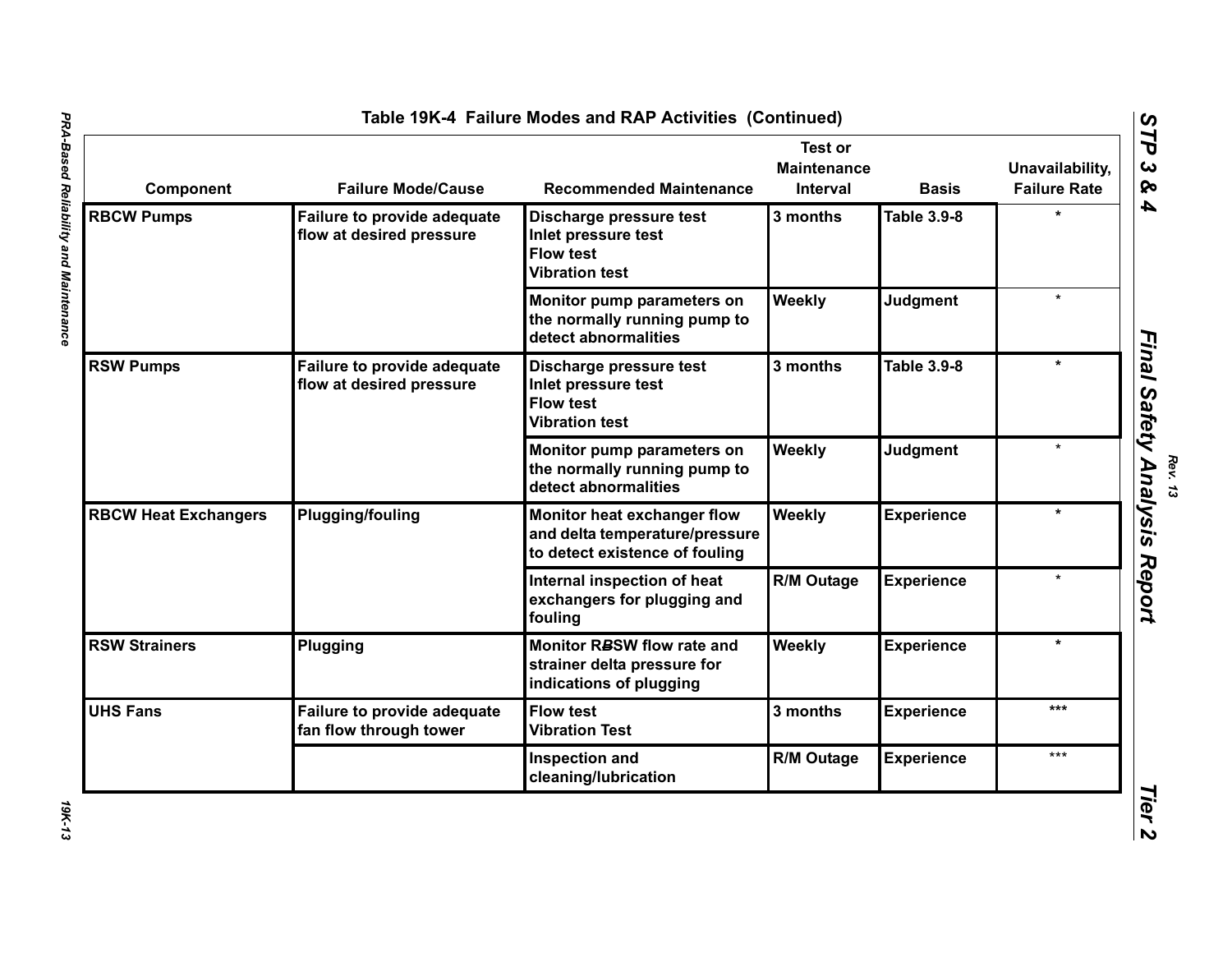| Component                                                                                       | <b>Failure Mode/Cause</b>                               | <b>Recommended Maintenance</b>                                                                      | <b>Test or</b><br><b>Maintenance</b><br><b>Interval</b> | <b>Basis</b>                                         | Unavailability,<br><b>Failure Rate</b> |
|-------------------------------------------------------------------------------------------------|---------------------------------------------------------|-----------------------------------------------------------------------------------------------------|---------------------------------------------------------|------------------------------------------------------|----------------------------------------|
| <b>Control and Reactor</b><br>Building, RSW pump<br>House, and ECCS<br>Room Watertight<br>Doors | Failure to retain integrity                             | Inspection of watertight doors,<br>including penetrations                                           | 1 year & after<br>major<br>maintenance                  | Judgment                                             |                                        |
| RSW and CWS-Pump<br><b>Circuit Breakers</b>                                                     | Failure to trip pump on<br>demand                       | Breaker trip test to assure trip<br>on Demand                                                       | 6 months                                                | Judgment                                             | $\star$                                |
| <b>HPCF Pumps</b>                                                                               | Failure to provide adequate<br>flow at desired pressure | Discharge pressure test<br>Inlet pressure test<br><b>Flow test</b><br><b>Vibration test</b>         | 3 months                                                | <b>Table 3.9-8</b>                                   | $+ + +$                                |
| <b>HPCF Injection Valves</b><br><b>F003 and F005</b>                                            | Failure to open because of<br>mechanical problems       | <b>Stroke test</b>                                                                                  | 3 months                                                | Experience;<br><b>ASME Code</b><br><b>ISI</b>        | $+ + +$                                |
|                                                                                                 |                                                         | Visual and penetrant inspection<br>of stem, ultrasonic inspection<br>of stem; replace if necessary. | 10 years                                                | Low failure<br>rate; ASME<br>Code ISI.               | $\star$                                |
|                                                                                                 | Failure to open because of<br>electrical problems       | <b>Electrical circuit test</b>                                                                      | 3 months                                                | <b>Experience</b>                                    |                                        |
| <b>RHR Injection Valves F001,</b><br>F003, F005, F006                                           | Failure to open because of<br>mechanical problems       | <b>Stroke test</b>                                                                                  | 3 months                                                | <b>Experience;</b><br><b>ASME Code</b><br><b>ISI</b> | $^{\dagger\dagger}$                    |
|                                                                                                 |                                                         | Visual and penetrant inspection<br>of stem, ultrasonic inspection<br>of stem; replace if necessary. | 10 years                                                | Low failure<br>rate; ASME<br>Code ISI.               | $\star$                                |
|                                                                                                 | Failure to open because of<br>electrical problems       | <b>Electrical circuit test</b>                                                                      | 3 months                                                | <b>Experience</b>                                    |                                        |

**PRA-Based Reliability and Maintenance** *PRA-Based Reliability and Maintenance* 

**Rev. 13**<br>Rev. 13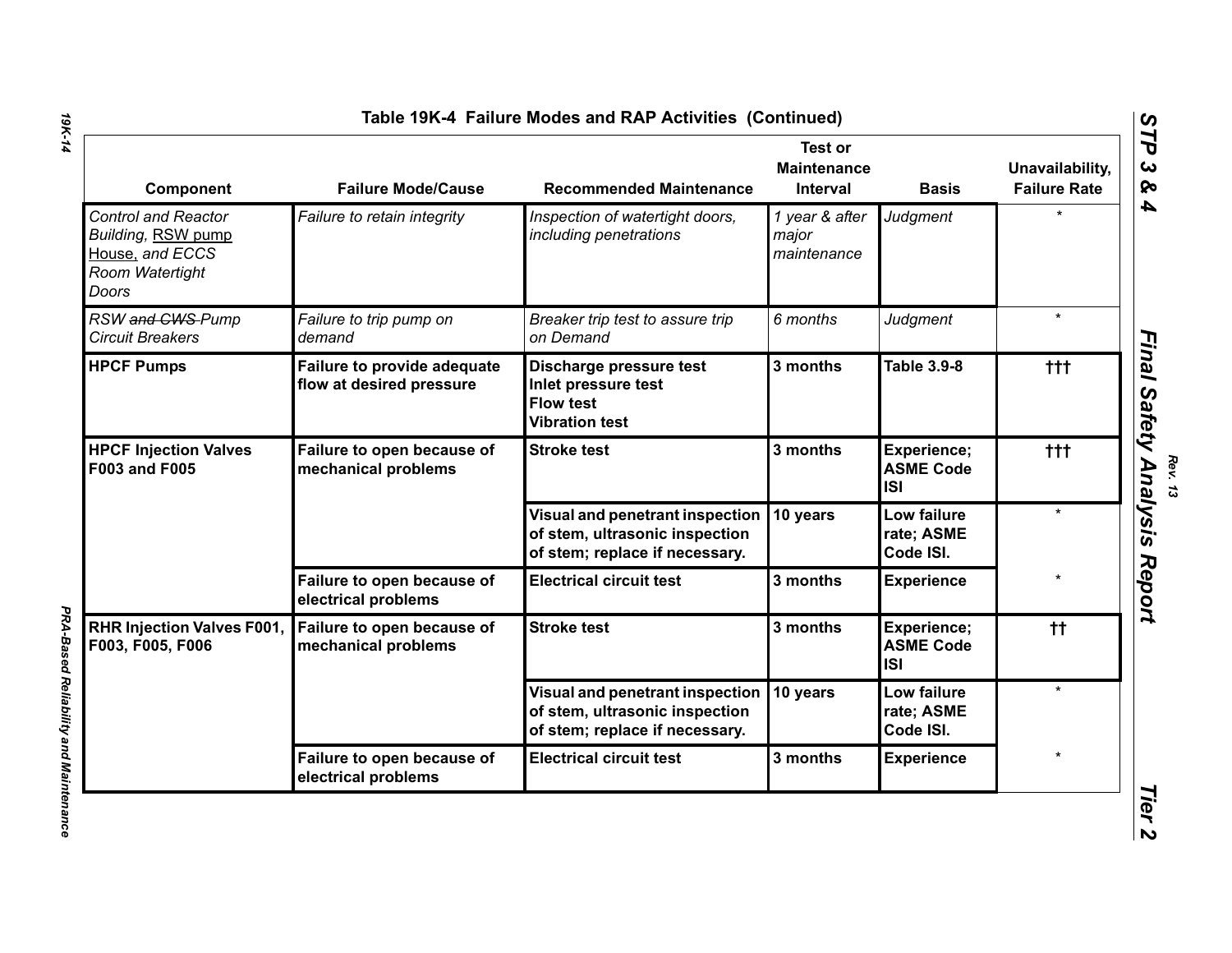| Component                                                       | <b>Failure Mode/Cause</b>                                      | <b>Recommended Maintenance</b>                                                                                             | <b>Test or</b><br><b>Maintenance</b><br>Interval | <b>Basis</b>      | Unavailability,<br><b>Failure Rate</b> |
|-----------------------------------------------------------------|----------------------------------------------------------------|----------------------------------------------------------------------------------------------------------------------------|--------------------------------------------------|-------------------|----------------------------------------|
| <b>RHR Heat Exchangers</b>                                      | <b>Fouling</b>                                                 | Monitor and trend delta-<br>temperature across heat<br>exchanger during RHR testing<br>and operation                       | R/M Outage                                       | Judgment          | $\ddagger$                             |
| <b>ESF SLF Divisions</b>                                        | Failure to operate; failure to<br>properly generate initiation | <b>System functional test</b>                                                                                              | 3 months                                         | <b>Experience</b> | $\star$                                |
|                                                                 | signals                                                        | Complete system test, error<br>check                                                                                       | 2 years                                          | <b>Experience</b> | $\star$                                |
| <b>Suppression Pool</b>                                         | Loss of structural integrity;<br>leakage                       | Periodic inspection of<br>suppression pool structural<br>elements to detect degradation,<br>incipient leakage or corrosion | <b>R/M Outage</b>                                | <b>Experience</b> | ***                                    |
| <b>Common Cause Failures</b>                                    |                                                                |                                                                                                                            |                                                  |                   |                                        |
| <b>RHR System (Shutdown</b><br><b>Cooling &amp; LPFL Modes)</b> | <b>Common mode failure</b>                                     | System walkdown to identify<br><b>CCF type problems</b>                                                                    | R/M outage                                       | Judgment          | $***$                                  |
| <b>Pumps</b>                                                    | ■ Start and Run                                                |                                                                                                                            |                                                  |                   |                                        |
| ■ Room Air                                                      | Start and Run                                                  |                                                                                                                            |                                                  |                   |                                        |
| <b>Conditioners</b>                                             | Open                                                           |                                                                                                                            |                                                  |                   |                                        |
| Injection MOVs                                                  |                                                                |                                                                                                                            |                                                  |                   |                                        |

T

**19K-15**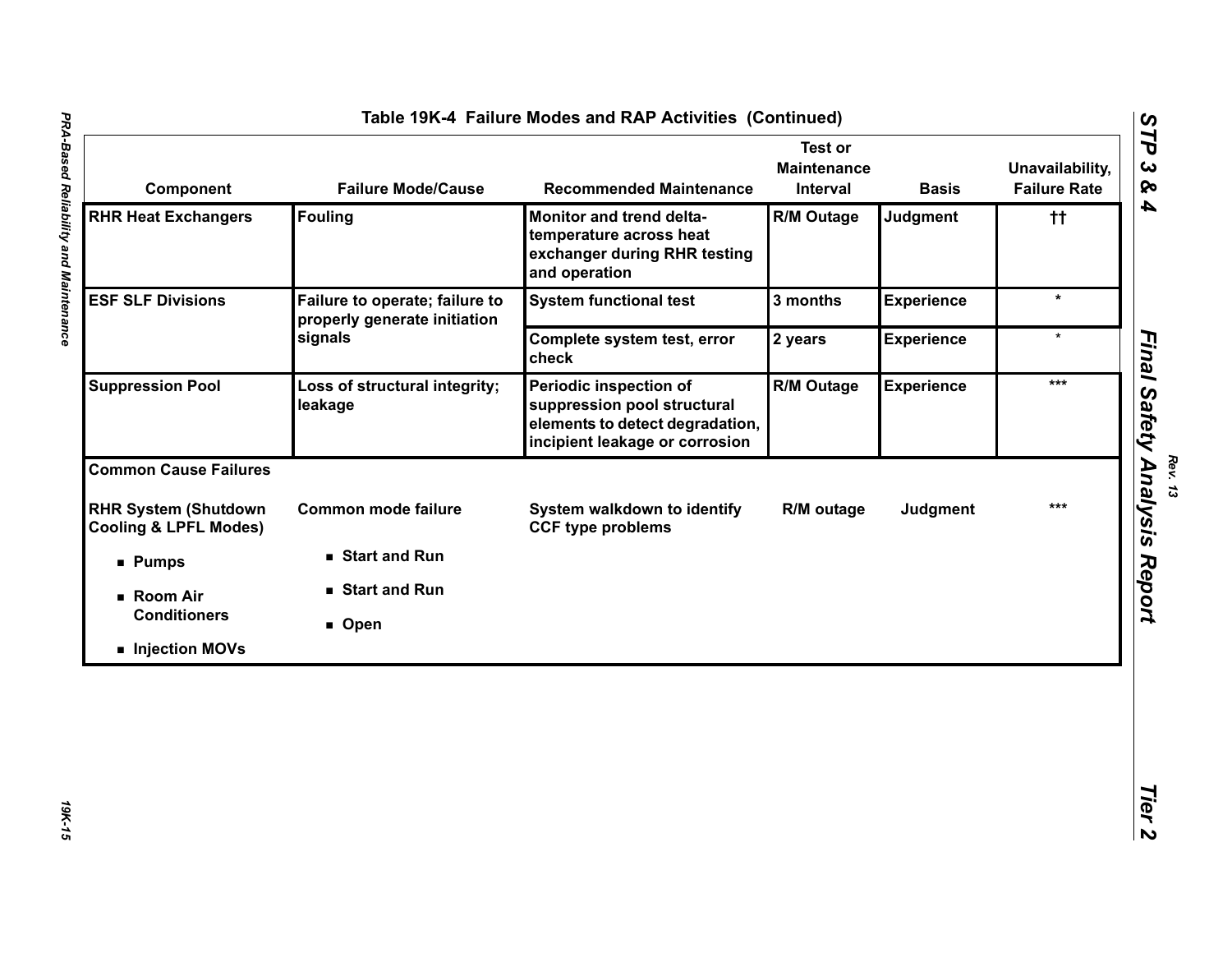| Component                                                                    | <b>Failure Mode/Cause</b>  | <b>Recommended Maintenance</b>                                                                | <b>Test or</b><br><b>Maintenance</b><br>Interval | <b>Basis</b>      | Unavailability,<br><b>Failure Rate</b> |
|------------------------------------------------------------------------------|----------------------------|-----------------------------------------------------------------------------------------------|--------------------------------------------------|-------------------|----------------------------------------|
| <b>HPCF System</b>                                                           | <b>Common mode failure</b> | System walkdown to identify<br><b>CCF type problems</b>                                       | R/M outage                                       | <b>Judgment</b>   | ***                                    |
| <b>Pumps</b>                                                                 | Start and Run              |                                                                                               |                                                  |                   |                                        |
| Injection MOVs                                                               | ■ Open                     |                                                                                               |                                                  |                   |                                        |
| <b>F005</b>                                                                  | ■ Mispositioning           | <b>Position check</b>                                                                         | Quarterly                                        |                   |                                        |
| <b>RBCW System</b>                                                           | <b>Common mode failure</b> | System walkdown to identify<br><b>CCF type problems</b>                                       | R/M outage                                       | Judgment          | ***                                    |
| ■ Pumps                                                                      | Run                        |                                                                                               |                                                  |                   |                                        |
| <b>RSW System</b>                                                            | <b>Common mode failure</b> | System walkdown to identify<br><b>CCF type problems</b>                                       | R/M outage                                       | Judgment          | ***                                    |
| ■ Pumps                                                                      | Run                        |                                                                                               |                                                  |                   |                                        |
| ■ Strainers                                                                  | $\blacksquare$ Plug        | <b>Operation verification</b>                                                                 | Quarterly                                        |                   |                                        |
| <b>UHS System</b>                                                            | <b>Common mode failure</b> | System walkdown to identify<br><b>CCF type problems</b>                                       | R/M outage                                       | Judgment          | ***                                    |
| ■ Fans                                                                       | Run                        |                                                                                               |                                                  |                   |                                        |
| <b>Emergency Diesel</b><br><b>Generators</b>                                 | <b>Common mode failure</b> | Start up to full load                                                                         | 1 month                                          | <b>Tech Spec</b>  | $***$                                  |
|                                                                              | Start and run              |                                                                                               |                                                  |                   |                                        |
| <b>Suppression Pool</b><br><b>Temperature sensors T53-</b><br>TRS-601A and B | <b>Sensor fails</b>        | <b>Calibration of sensor</b>                                                                  | R/M outage                                       | <b>Experience</b> | ***                                    |
|                                                                              | <b>Common mode failure</b> | Analyze Level 2 calibration data<br>for trends of drifting or other<br><b>CCF indications</b> | <b>R/M Outage</b>                                | <b>Judgment</b>   | $***$                                  |

**PRA-Based Reliability and Maintenance** *PRA-Based Reliability and Maintenance*